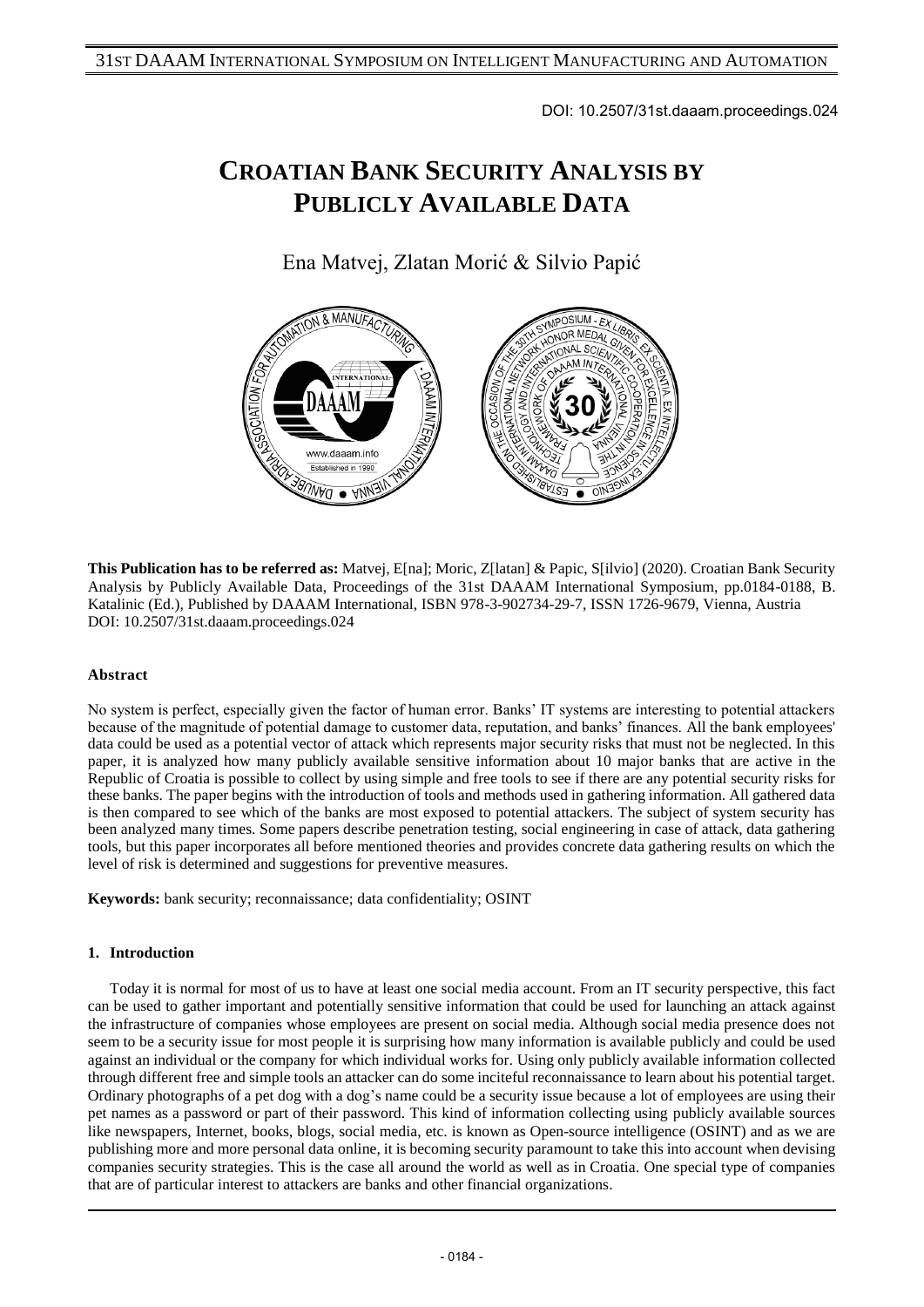In this paper, the authors are trying to determine how much publically available sensitive data is there among the ten biggest banks in Croatia to see if there is a reason for concern. Because of a large number of customer databases and of course potential financial damage. Banks also have a large number of employees so there is a good chance that some of them if not most of them are using the Internet and social media in their private lives. Also, there is a chance that employees are a part of some online community that has something to do with their actual job in the bank which is a useful channel to learn about more sensitive information about the banks' infrastructure, procedures, personnel, and business in general. If one can find out who are these employees and what are their interests they become very susceptible to different social engineering attacks like phishing attacks [1] and revealing more sensitive information. This digital footprint is what attackers will try to use to extract useful information and use this information in the attack on the banks' infrastructure to cause damage or to steal data.

Because of this and many other forms of cyber-crime companies are investing more and more resources trying to tackle this challenge by investing in infrastructure, procedures, developing methods and methodologies [2], and employees' education as the most important part of preventing this kind of data collecting effort by the attackers. Also, governments are trying to legally tackle this issue with different rules and regulations as well as technological solutions to protect the online identity of their citizens from malicious individuals [3]. This paper is a report of short research and analysis of the top ten Croatian banks using six criteria to see what kind and amount of sensitive data is publicly available without using any complex tools and privileges or illegal action. For this purpose, different data collecting tools are used which are publicly available and easy to use. This availability and ease of use mean that anyone could do this sort of research and analysis, and one can only imagine what is possible by using sophisticated tools and actions that are illegal which is not a problem for people with bad intentions and a high level of knowledge and skill.

#### **2. OSINT short overview**

OSINT or Open Source Intelligence in short is any information or data that is publicly available on the Internet. This also includes Deep Web and Dark Web but also it encompasses information available publicly by other means like newspapers, commercials, job advertisements, counting people in and out of the bank at certain periods of the day or month, or any other form of information that does not require any kind of access rights or permissions. This data, if analyzed properly can revile important information that is supposed to be secret like for example operating systems or equipment that an organization uses or what are critical elements of a particular IT system. All of us are using OSINT every day without even realizing it. We use Facebook, Instagram, Linked-in to learn something about our friends or to check out someone interesting, and so on. But aside this innocent usage of OSINT this kind of information is used also by law enforcement, private investigators, military and secret services but also by hackers and terrorists. One example of using OSINT is when rebels in Ukraine shoot down an aircraft using a surface to air (SAM) missile and posted video about it on the internet [4].

People using this information from social media, car dash cameras, and Google street view found the location of the launch site and evidence of SAM launch site as well as the movement of this weapon system. This is a good example of what is possible if one wants to put some effort and use only freely available information. This is important to keep in mind because in times of crisis one wants to know what is possible to know about the reality of the situation. Using OSINT in a clever way it is possible to indirectly learn all kinds of information that others do not want one to know like for example how many soldiers are in the barracks by knowing how many toilet paper is shipped into barracks and what is the norm per person. As technology develops and more people start using this technology the amount of publically available data will only increase which will become more of a security issue. A short search on the internet can show us how data breaches are becoming numerous and more severe [5] and because users are using the same credential for business accounts that have become a great security concern. Analytical tools are also becoming ever simpler and require less specific skills to be used to extract relevant information. As mentioned earlier average person maybe does not care about their data being publically available or eve wants their data to be visible, but if this behavior is demonstrated for occupation like military pilots or secret service employees, or banks' employees the problem becomes obvious. Imagine a situation where ninety percent of military pilots of some country have publicly available Facebook or Linked-In profiles where they post photographs, activities, and location of their whereabouts it is easy to conclude.

This is very problematic, especially in the case of escalating arms conflict where this kind of personnel is invaluable. One of the major challenges with OSINT is misinformation which is deliberately published to mislead the investigation or to manipulate public opinion. This is maybe an even darker side of technology development regarding information. People are the end recipients of the information whether the information is true or not. If one has the opportunity and skills to present false information as true and people receiving the information do not possess the required critical thinking skills, one can influence critical aspects of society like democratic elections and practically determine the direction of the entire society. One can expect that as more information is available the more risk there is for influencing national policies through the manipulation of the average person without critical-thinking skills. Especially because photos and videos are becoming a dominant source of information for most of the people which by itself without context is not a good source of information. The average internet user does not research to verify the source of the information and with the development of Deepfake technology [6], it will be practically impossible to distinguish fact from fiction, and that is a potentially dangerous situation for the society as a whole [7].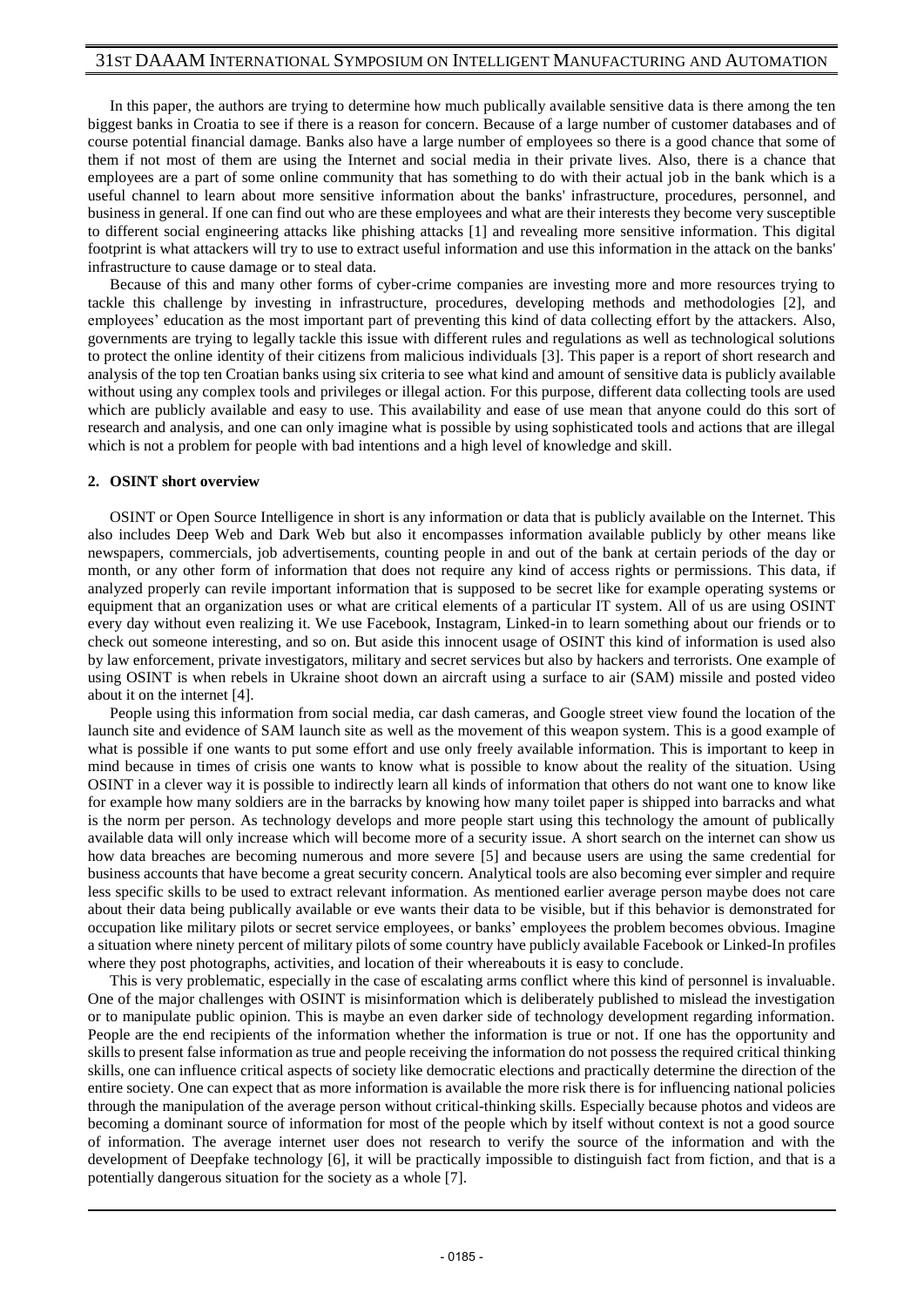#### **3. About the tools used**

Tools that are used in this paper to gather OSINT on Croatian banks are all open source freely available tools that anyone can use. This is an important fact because today it is possible for a person with a basic skill set to do what twenty or thirty years ago only governments could do in the context of information gathering and analysis. And in the same context criminals are catching up with nation-states in hacking capabilities [8]. Just to illustrate how much data is easily accessible through the Internet one can start by using the osintframework.com web page, which is just a tip of an iceberg, where we can find hundreds of OSINT sources which can be used to learn about people, companies, or places to do reconnaissance before potential cyber-attack or any kind of campaign against the target [9]. The main tools and services used in this paper are social platforms LinkedIn and Facebook, Google, archive.org, Wayback Machine (integrated into archive.org), Spiderfoot, Shodan, and Maltego.

Service archive.org [10] is an online library that contains millions of web pages, books, music, movies, and other content. Using the tool Wayback machine which is an integral part of archive.org is possible to browse webpages years back and see the old information contained in snapshots even older than 20 years. Because security was not such a big topic 20 or more years back it is possible to find useful information about the behavior of some companies for example banks and learn how they behave and what kind of employment policies they are using, what type of experts they employ and learn about technologies used etc. In this paper, archive.org and Wayback machines were used to find out information about bank employees so that they could be investigated further.

Bank's current web page is also very useful because of all the names and contacts of employees which can then be researched further by looking at their social media accounts like Facebook, Twitter, LinkedIn to learn about expertise, political views, or any other characteristics that might be useful later. By learning only about the expertise of the person we can learn about technologies used in the bank system. In this paper, employees' names were additionally researched using Facebook, LinkedIn, Google, and Maltego. An especially useful tool was LinkedIn where the names of other employees were found with their skillsets and other useful information.

Spiderfoot [11] is another simple tool that was used in this paper and the main usage of this tool is for the automation of the OSINT process. To automate OSINT, Spiderfoot queries over 100 public information sources and processes all the intelligence data from domain names, email addresses, names, IP addresses, DNS servers, and much more to find connections between the data. For example, if we want to learn about a certain bank's web page Spiderfoot will discover IP addresses, emails in this domain, phone numbers, physical addresses, open server ports, operating system versions, leaked passwords from email accounts if there are any, and other information.

Shodan [12] is a search engine for finding Internet-connected devices, unlike Google which is optimized for finding web sites and documents on the Internet. Maltego [13] is a software used for open-source intelligence and forensic which focuses on providing a library of transforms for the discovery of data from open sources and visualizing the information suitable for link analysis and data mining.

These tools used in this paper, although available to anyone are also used by the police, military, intelligence agencies, different companies as well as hackers and criminals [14].

#### **4. Methodology**

In this research and analysis of available OSINT for the ten biggest Croatian banks combination of previously mentioned tools was used. The first tool that was used was archive.org to find as much as possible information about employees like names and email addresses which then were used on LinkedIn to learn about their competencies and skillset as well as their affiliation with a bank and other banks employees.

Spiderfoot and Shodan were used to find information about technologies used on web servers and Maltego was used to learn about the DNS structure of the bank's infrastructure and email addresses of the employees that were compromised. For comparison of the banks, six criteria were used. Every criterium represents potentially useful information about the bank and the total quantity of gathered information was compared. One could say that the more available information could correlate to lower Cyber Security efforts on part of the bank.

Criteriums are as follows:

- Criterium 1: Information published by employees on social media, blogs, and forums
- Criterium 2: Information from job adds (current and archived)
- Criterium 3: Information about web servers
- Criterium 4: Information about email addresses that were compromised
- Criterium 5: Information about applications on web servers
- Criterium 6: Technologies used on web servers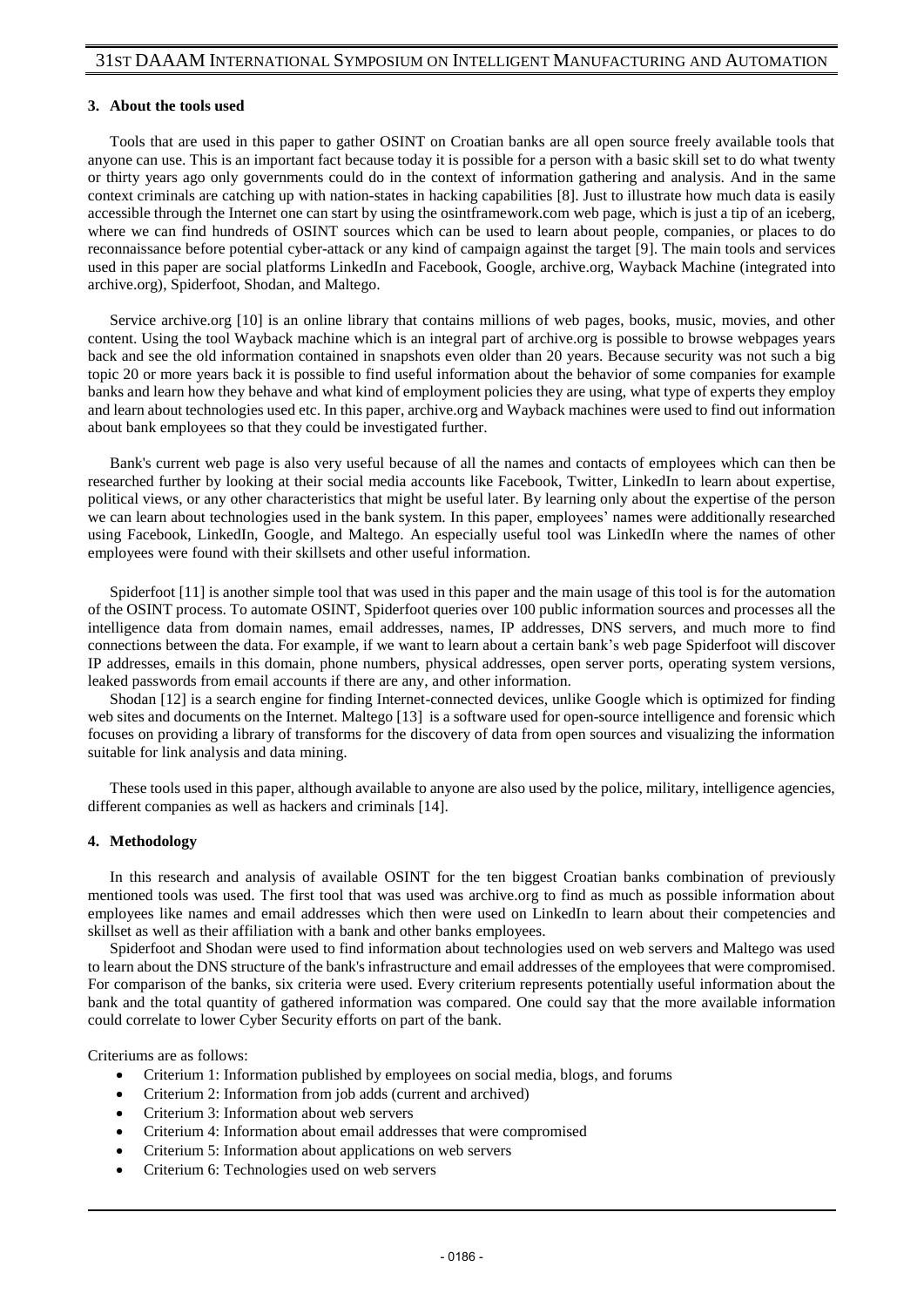## **5. Results**

In this chapter, results are presented in the table per each of the criteria stated before for all ten banks. In table 1, banks are ordered based on the total number of sensitive information found going from lowest to highest. It is important to note that this number by itself does not give the real incite in the cybersecurity of the specific bank. To have this information, further analysis should be conducted based on the size of the bank, the number of employees, services offered, etc. nevertheless these numbers could be used as an input that could point in the direction of critical elements that could easily be tackled to make banks system more secure.

These findings also can suggest that there is a lack of adhering to procedures and security policies that banks must have which in turn can suggest that there is a need for more employee's education on the importance of cybersecurity. Better education and strict security policies would greatly improve many incidents related to compromised email addresses and leaked passwords. It is also interesting to note that things like technologies used on web servers and versions of operating systems, although easily attainable, could become critical if it turns out that a certain version of an application or operating system has a flaw that could be exploited for an attack. To decrease the possible risk of exploiting flawed systems, regular patching of applications and the system itself is highly recommended. Many comparisons could be done, and different speculations could be constructed from this data. For example, if we compare Croatia bank and Sberbank, both banks have no information about job positions but there is a significant difference in compromised email accounts.

One could speculate that there is a difference in the level of cybersecurity education between employees of these two banks and attackers could try to use this for some kind of social engineering attacks which are becoming more elaborate and more frequent [15]. On the other hand in the case of Sberbank, there is information about job positions and the kind of tasks their employees are expected to do which could be used to learn more about the IT system itself, while in the case of Croatia bank there is no such information. Of course, this would require in-depth research and analysis using more expensive and sophisticated tools and skills.

| <b>Bank</b>                |   |   |              |           |          | Criterium 1   Criterium 2   Criterium 3   Criterium 4   Criterium 5   Criterium 6 | <b>Total</b> |
|----------------------------|---|---|--------------|-----------|----------|-----------------------------------------------------------------------------------|--------------|
| <b>OTP</b> banka           |   |   |              |           |          |                                                                                   | 9            |
| Addiko Bank                | O | 0 | 3            |           |          | 6                                                                                 | 11           |
| Podravska banka            | 0 | 0 | 3            |           | C.       | 2                                                                                 | 11           |
| Zagrebačka banka           |   |   |              | ь         | 0        | o                                                                                 | 13           |
| <b>Sherhank</b>            |   | 0 |              | 3         | 0        | 7                                                                                 | 18           |
| Croatia banka              | 0 | 0 |              | <b>16</b> | $\bf{0}$ | 0                                                                                 | 18           |
| Raiffeisen Bank            | 4 | 6 | $\mathbf{2}$ | 5         | 3        | $\mathbf{2}$                                                                      | 22           |
| Erste&Steiermärkische Bank | 4 | 3 | 3            | 6         | 3        | 5                                                                                 | 24           |
| Privredna banka Zagreb     | 3 | 6 |              | 7         | 3        | $\mathcal{P}$                                                                     | 25           |
| Hrvatska poštanska banka   | 3 | 9 | 3            | 39        |          | 4                                                                                 | 59           |

Table 1. Quantity of gathered information

#### **6. Conclusion**

Although this paper shows basic reconnaissance using only OSINT and freely available and simple to use tools it was possible to gain much useful information. It is evident that in the hands of malicious individuals or groups this publicly available and easily attainable information could be used as a starting point for much more sinister steps to gain more sensitive information using sophisticated tools, methods, and skills. Of course, people will continue to use the internet in a private and business context and it is not possible or desirable but one of the most important things is to educate people on the dangers and risks of putting their information on the Internet publicly available. There are many kinds of information that people want to share and it is not possible to know which piece of information will be used in what way by whom. That is exactly why education about Cyber Security and OSINT is mainly focused on the principles that are easily understood and implemented for example do not use the same password for all your accounts.

#### **7. Further research**

Based on this paper further research and analysis of Croatian banks' exposure should be done using specialized tools and services carried out with a rigorous methodological approach executed by a team of Cyber Security experts in cooperation with IT Security personnel form banks in question. This approach will give better incite and legitimacy on which concrete steps could be taken to make Croatian banks but also other financial institutions more resilient to cybersecurity threats. Based on this more in-depth research one could make regulatory guidelines to make more uniform practices among banks so that the banking system in Croatia becomes more robust and impervious to various more and more sophisticated cyber-attacks.